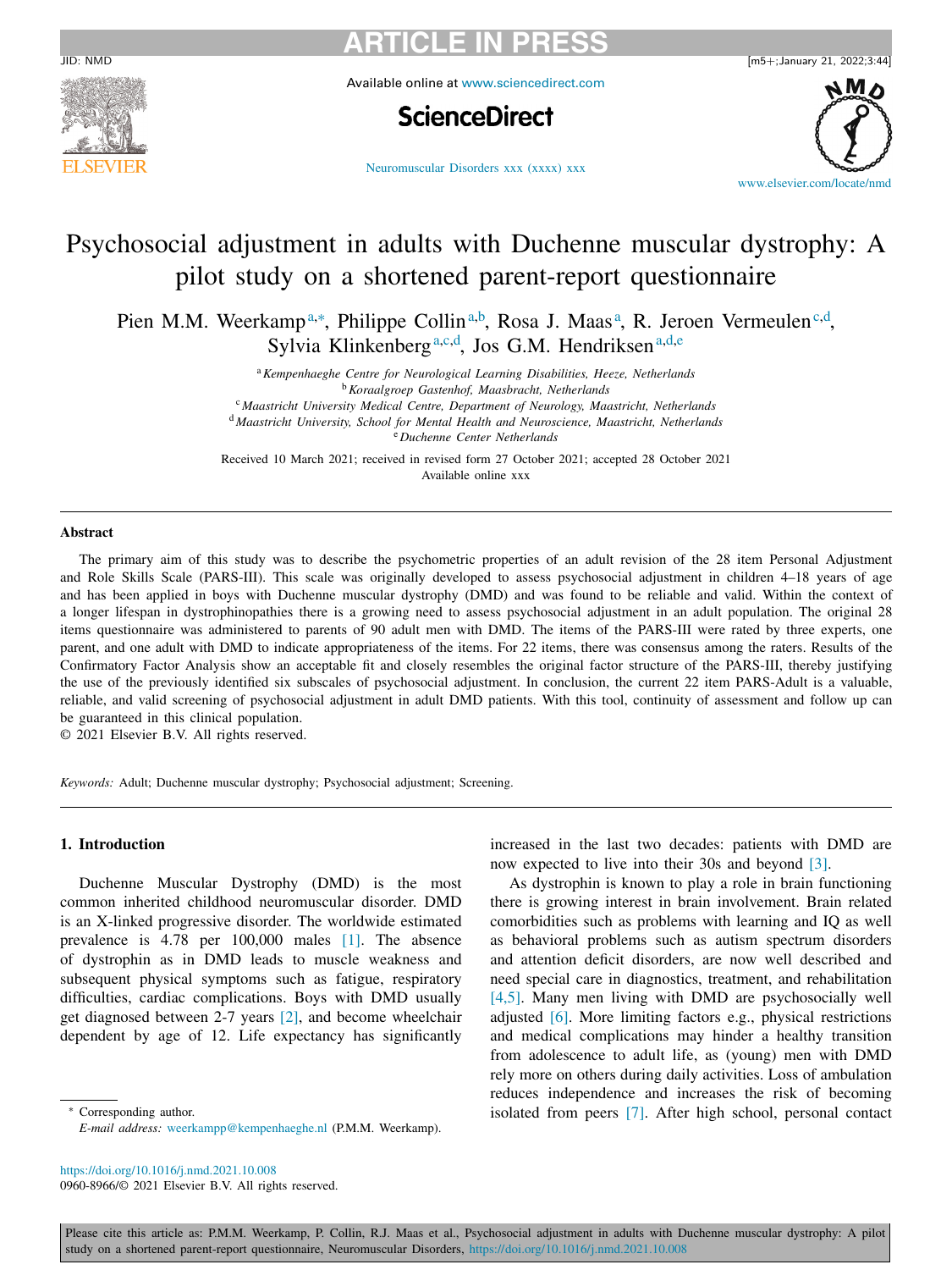#### *P.M.M. Weerkamp, P. Collin, R.J. Maas et al. Neuromuscular Disorders xxx (xxxx) xxx*

and social engagement become more challenging in young adulthood for patients with DMD [\[8\].](#page-5-0) As the disease progresses, there is an increased risk of depression and anxiety [\[6,](#page-5-0)[9,10\]](#page-6-0). Moreover, interviews with adults with DMD indicate that they experienced anxiety when confronted with the progressiveness of the disease [\[11\].](#page-6-0) They felt anxious or worried when they transitioned to using a wheelchair and started using a respirator. However, the literature on anxiety and depression in DMD is diverse. As mentioned before, many men with DMD are psychosocially well adjusted [\[6\],](#page-5-0) which is in line with results of [\[12\]](#page-6-0) Hendriksen et al. (2009) and [\[13\]](#page-6-0) Elsenbruch et al. (2013) reporting improving ability to adjust with age. Presumably, patients with DMD learn to adjust to the more advanced stages of the disease in general, but when confronted with their worsening health they experience anxiety and depression. These findings emphasize the importance and the challenge of assessing coping with and adjustment to a chronic and progressive disorder from childhood into adulthood.

The standards of care for DMD strongly advice regular mental health screening for males with DMD [\[4\].](#page-5-0) Four instruments are recommended: the Patient Health Questionnaire (PHQ-9; [\[14\]\)](#page-6-0) depression scale, the Generalized Anxiety Disorder 7-item scale (GAD-7; [\[15\]\)](#page-6-0), the Strength and Difficulties Questionnaire (SDQ; [\[16\]\)](#page-6-0) for mental health problems, and the Personal Adjustment and Role Skills Scale-III (PARS-III). The PARS-III parent-reported questionnaire assesses six domains of psychosocial adjustment i.e. dependency, peer relations, anxiety, productivity, withdrawal, and hostility, where psychosocial adjustment is defined as "the adaptive task of managing frustrations and upsetting feelings provoked by a disease, and preserving an emotional balance" [\[17\].](#page-6-0) The PARS-III has been specifically developed to measure psychosocial adjustment in children with chronic physical illnesses [\[18\].](#page-6-0) Hendriksen et al. (2009) [\[12\]](#page-6-0) reported the PARS-III to be a promising and useful clinical and research measure for boys and adolescents with DMD. One important shortcoming of the PARS-III is the age range of 5 to 17 years. An instrument to measure psychosocial adjustment in adult men with DMD has not been developed yet. This raises the question whether the PARS-III might be a reliable and valid instrument to measure psychosocial adjustment in an adult (DMD-) population.

As the items are originally formulated to address maladjustment behavior in children (e.g., does not respond to discipline) we hypothesized that some of the original PARS-III items need to be adjusted or removed from a new adult version of the PARS-III (PARS-Adult, [PARS-A]). The primary aim of this study was to establish the psychometrics of the new shortened PARS-A for use in the adult DMD population. We expect that after the removal of some of the items the structure of the PARS-A will be identical to the one documented in the original study by [\[19\]](#page-6-0) Walker et al. (1990) (hypothesis 1). We also hypothesized that the PARS-A will reach acceptable levels of reliability and validity

(Hypothesis 2). Our secondary aim was to assess psychosocial adjustment in adult males with DMD. As described earlier, overall psychosocial adjustment increases with age [\[20,21\]](#page-6-0) which was also seen within the DMD population  $[12,13]$ . Therefore, we expect adults with DMD to have higher scores on PARS items, reflecting better adjustment as compared to boys with DMD (hypothesis 3). The third aim was to describe a cutoff score for the shortened adult version of the PARS-A.

# **2. Methods**

### *2.1. Participants*

Parents of patients with DMD were invited to participate by letter /email/information via several platforms: 1) parents of patients registered in the database of Leiden University Medical Center (LUMC), 2) websites of University Medical Centers (UMC); patient associations (Spierziekten Nederland and Duchenne Parent Project) and a Dutch center specialized in Duchenne (Duchenne Centrum Nederland) and 3) practitioners of a Dutch workgroup called All Against Duchenne in the Netherlands (ALADIN). Informed consent was obtained from all participants and/or their legal guardians.

In 2009 Hendriksen et al. [\[10\]](#page-6-0) published a study on the psychometric properties and clinical utility of the PARS-III in boys and males with DMD, focusing on children. Data on the PARS-III of adults  $(>18$  years) were excluded.

Combining data of the study of Hendriksen et al. (2009) [\[12\]](#page-6-0) and our study, 110 Dutch parents and 275 American parents participated (see [Fig.](#page-2-0) 1). The mean age of the males was  $13.39$  (SD=6.81) with a minimum age of 3 years and maximum of 41 years old. As this study focusses on the DMD adult population, 292 males of 17 years or younger were excluded from analysis. Participants with incomplete data on the PARS-III were also excluded. The final sample included data from 90 parents of patients with DMD  $(N=90)$ in total. The mean age of the males was 23.54 (SD= 5.84), with a minimum age of 18 years and a maximum age of 41 years. To estimate parents' socioeconomic status (SES), they were asked to rate their educational status on a 5-point scale ranging from "some high school or less" to "professional or graduate degree", as previously done in the Child Health Questionnaire [\[22\].](#page-6-0) The Shapiro Wilk test was performed to test whether educational status was normally distributed in our study population (D  $[76] = 0.86$ ,  $p < .001$ ). The distribution was negatively skewed toward higher levels of educational attainment, suggesting a response bias toward a higher SES than expected in the general population. Next to that, we estimated how many of the participants are living with their parents/caregivers. Of the 35 responses in our sample, 91.4% of the men with DMD were living with their parents. So, we believe that a by proxy version is feasible for adult males with DMD, especially for those who are living at their parents' home.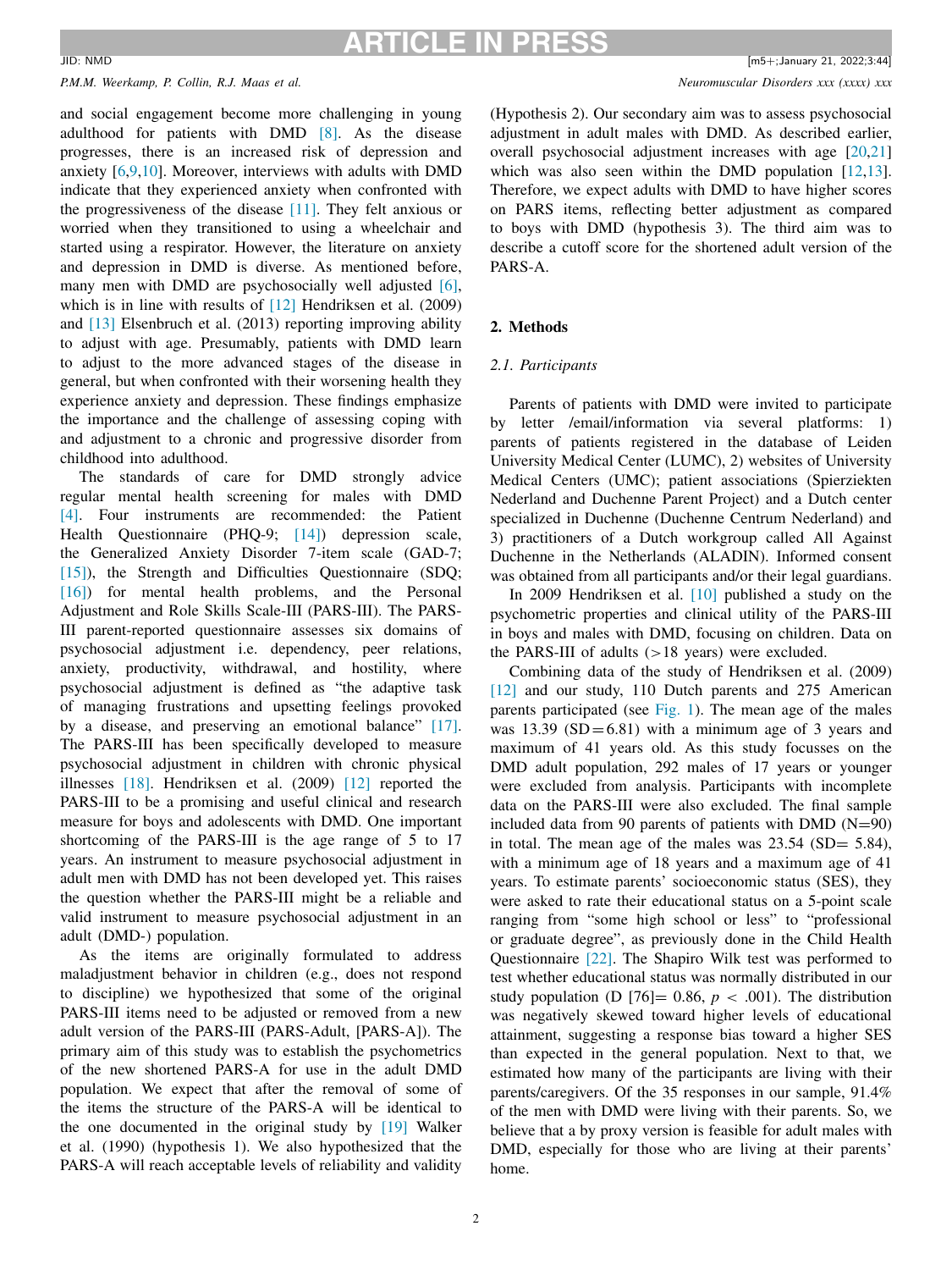# **ARTICLE IN PRESS**

<span id="page-2-0"></span>

Fig. 1. Flowchart of the final study sample.

## *2.2. Measures*

Parents were asked to complete the PARS-III and other various items assessing demographics (age of patient with DMD, parental educational status, living situation), and disease parameters (e.g., use of steroids) were included.

The Psychosocial Adjustment and Role Skills Scale III [\[18\]](#page-6-0) is a standardized questionnaire of 28 items originally designed to measure youth psychosocial adjustment. Parents were asked to rate how often their son showed certain behaviors on a 4-point Likert scale: "never or rarely", "sometimes", 'often', "always". Twenty items are based on reversed scoring. The total score is calculated by summing up scores on the items, resulting in a possible minimum score of 28 points and a maximum score of 112 points, where higher scores indicate better adjustment. The items can be divided into six psychosocial subscales: peer relations, dependency, hostility, productivity, anxiety/depression, and withdrawal. Previous research [\[12\]](#page-6-0) showed that the PARS-III scale is a valid and reliable index to assess psychosocial adjustment in boys with DMD (<18 years old). Furthermore, it was found that a total score below 71 indicates a higher risk for adjustment problems.

In order to attain the best possible PARS-III version for adults (PARS-A), items of the original PARS-III were separately and independently presented to three experts in clinical and psychological care, one adult patient, and one parent. They were asked to indicate whether the items were appropriate for a parent to answer about their adult son with DMD. Fleiss multi-rater Kappa was used to measure the inter-rater reliability between the five independent reviewers.

A kappa value of  $\kappa \geq 0.60$  indicates substantial agreement [\[23\].](#page-6-0) If no consensus was reached between the reviewers, an item was deleted. The six removed questions were not spread evenly across the original domains; the subscales peer relations, anxiety/depression, and withdrawal have the same number of items on the PARS-A as on the PARS-III; one item got excluded from both the dependency, and productivity subscale; and four questions from the hostility subscale. Consequently, there were 22 items appended in further analysis.

## *2.3. Statistical analysis*

Data analysis was performed using SPSS (IBM, USA, version 26). Initially, demographic variables were calculated (see [Table](#page-3-0) 1). To examine whether the 22 items of the PARS-A loaded on the six domains as predicted, a structural equation-based confirmatory factor analysis (CFA) was conducted as suggested in literature [\[24,25\]](#page-6-0) using AMOS (version 26) . CFA is a method to verify a factor structure that has already been defined. The Comparative Fit Index (CFI), Root Mean Square Error of Approximation (RMSEA), and standardized root mean square residual (SRMR) were calculated to evaluate the goodness-of-fit for the factor solution. A CFI-value close to .90, and the SRMR of ≤.09 suggest a good fit according to the combination rules recommended by Hu and Bentler (1999) [\[26\].](#page-6-0) A RMSEA value between .08 and .10 is a mediocre fit and a value of  $\leq$ .08 a good fit ( [\[27\].](#page-6-0) To interpret the internal consistency, reliability coefficients (Cronbach's alpha) was calculated for total scores and scores on the six subscales of PARS-A. For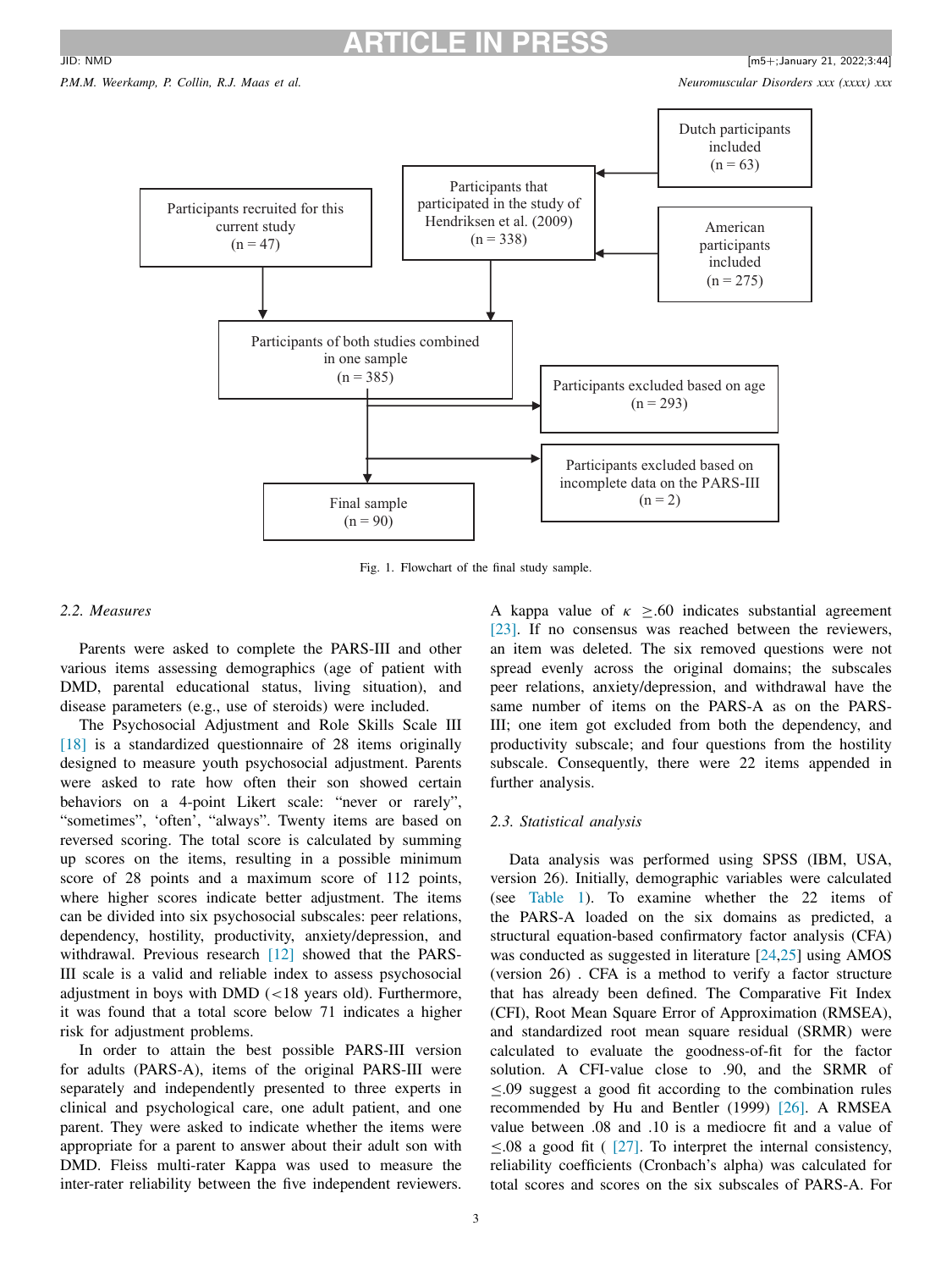#### <span id="page-3-0"></span>*P.M.M. Weerkamp, P. Collin, R.J. Maas et al. Neuromuscular Disorders xxx (xxxx) xxx*

#### Table 1

Patient characteristics of the adult DMD sample  $(N=90)$ .

| Variable                                | Ν  | %    | Mean  | SD | Range            |
|-----------------------------------------|----|------|-------|----|------------------|
| Clinical diagnosis                      |    |      |       |    |                  |
| Duchenne muscular dystrophy             | 90 | 100  |       |    |                  |
| Country                                 |    |      |       |    |                  |
| The Netherlands                         | 50 | 55.6 |       |    |                  |
| United States of America                | 40 | 44.4 |       |    |                  |
| Age in years                            |    |      | 23.54 |    | $5.84$ 18 - 41   |
| Highest parental education <sup>1</sup> |    |      | 4.00  |    | $1.16$ $(1 - 5)$ |
| 1 (some high school or less)            | 5  | 5.6  |       |    |                  |
| 2 (high school degree or GED)           | 9  | 10.0 |       |    |                  |
| 3 (vocational school or some college)   | 17 | 18.9 |       |    |                  |
| 4 (college degree)                      | 29 | 32.2 |       |    |                  |
| 5 (professional or graduate degree)     | 18 | 20.0 |       |    |                  |
| Steroid use <sup>2</sup>                |    |      |       |    |                  |
| Yes                                     | 23 | 25.6 |       |    |                  |
| N <sub>0</sub>                          | 46 | 51.1 |       |    |                  |
| Not anymore                             | 8  | 8.9  |       |    |                  |
| Lives with parents $3$                  |    |      |       |    |                  |
| Yes                                     | 32 | 91.4 |       |    |                  |
| No                                      | 3  | 8.6  |       |    |                  |

*Note.* <sup>1</sup>12 missing values; <sup>2</sup>13 missing values; <sup>3</sup>55 missing values.

Abbreviations used: GED=General Educational Development; *N*=number; SD=standard deviation.

total scores, a coefficient of  $\alpha \geq 0.80$  was set as a minimum limit of acceptance and for the six subscales a coefficient of  $\alpha$  >.70 [\[28\].](#page-6-0)

## **3. Results**

## *3.1. Primary Analysis*

Fleiss Multirater Kappa was calculated to determine the level of agreement between the five independent reviewers on the items of the original PARS-III. A substantial strength of agreement was reached,  $\kappa = .69$ .

The results of the Confirmatory Factor Analysis are presented in [Table](#page-4-0) 2. Our data provided an acceptable fit with a CFI of .88, RMSEA of .082 and SRMR of .085. With this acceptable fit a supplementary EFA is not necessarily recommended [\[29\].](#page-6-0) Factor loadings ≥.50 and estimated itemfactor correlations are shown in [Table](#page-4-0) 2. Factor loadings on the 22 items of the PARS-A closely correspond with the factor loadings on the 28 items of the PARS-III. The factors included in our model resemble the original factor structure of the PARS-III closely, thereby justifying use of the six subscales of psychosocial adjustment that were previously identified.

The Pearson correlations corrected for attenuation are presented in [Table](#page-4-0) 3. Subscale inter-correlations provide information on construct validity. Correlations among subscales ranged from .21  $(p > .05)$  to .66  $(p < .001)$ indicating that some subscales were significantly related (see [Table](#page-4-0) 3).

Mean scores, *SD*, *SE* and  $\alpha$ -coefficients for the total PARS-A score and each subscale are provided in [Table](#page-4-0) 4. The descriptive data suggest that 59.1 (mean – 1*SD,* as proposed by Pless et al., (1994) [\[30\]](#page-6-0) and Witt et al., (2003) [\[31\]](#page-6-0) would be an appropriate cutoff score for the PARS-A.

Cronbach's  $\alpha$  of the total PARS-A scale was .87, indicating good internal consistency. The subscales showed acceptable internal consistency with  $\alpha$ -values ranging from .70 for productivity to .89 for peer relations.

We compared our data of adult males with DMD to a group of boys <18 years with DMD [\[12\]](#page-6-0) [\(Table](#page-5-0) 5). Our preliminary data show that on average, the total

PARS-A score was higher within the adult group  $(\mu = 68.51, SD = 9.43)$  than within the children group  $(\mu = 65.63, SD = 9.26)$ . However, our data on the different (sub)scales were not normally distributed, as assessed by the Shapiro-Wilk test  $(p < .001)$ . Nonetheless, non-parametric comparisons of our data also indicate better psychosocial adjustment in adults with DMD than in boys with DMD. Subscale comparisons showed that the adult males also scored [significantly](#page-5-0) higher on hostility and dependency (see Table 5), indicating lower perceived hostility and dependency in adults than in boys with DMD. Scores on productivity and anxiety/depression subscales were also higher in adults, but these group differences were not significant. Regarding the peer relations and withdrawal subscales, adults with DMD scored lower than boys with DMD, but these differences were also not statistically significant.

#### **4. Discussion**

To our knowledge this is the first study to describe assessment of psychosocial adjustment in an adult sample of DMD patients. Until now only the childhood version of the PARS-III (age 4-18 years) has been used as according to the recent standard of care [\[4\].](#page-5-0) Based on the childhood version of the PARS-III [\[18\]](#page-6-0) we constructed an adjusted adult version (PARS-A) which was validated by a group of DMD experts. Our results show that the 22-item PARS-A by proxy questionnaire is a reliable and valid instrument for screening psychosocial adjustment in a DMD adult population. The six previously identified domains of psychosocial adjustment in boys with DMD could be replicated in an adult population (hypothesis 1) and the internal consistency of the total PARS-A was good ( $\alpha = 0.87$ ), and acceptable for the subscales with α-values ranging from .70 to .89 (hypothesis 2). The data in our sample suggest a preliminary clinical relevant cutoff point of 59.1 for the PARS-A. Due to the reduced number of items, this cutoff score is lower than the cut-off of 72.3 estimated by [\[12\]](#page-6-0) Hendriksen et al. (2009) for the PARS-III.

In keeping with earlier findings [\[6,](#page-5-0)[12,13,32\]](#page-6-0), psychosocial functioning improves with advancing age. Using the PARS-A we found that adult males with DMD score higher on the PARS items than children and adolescents, suggesting better psychosocial adjustment with older age (hypothesis 3) and thus showing better coping mechanisms despite the progressive nature of DMD. Interpretation of comparisons between adults and children on the six domains should be done with caution. However, as the structure of the PARS-III and PARS-A is similar, it is possible to monitor patients psychosocial functioning into adulthood. Our suggestion is to assess children and adolescents with DMD with the PARS-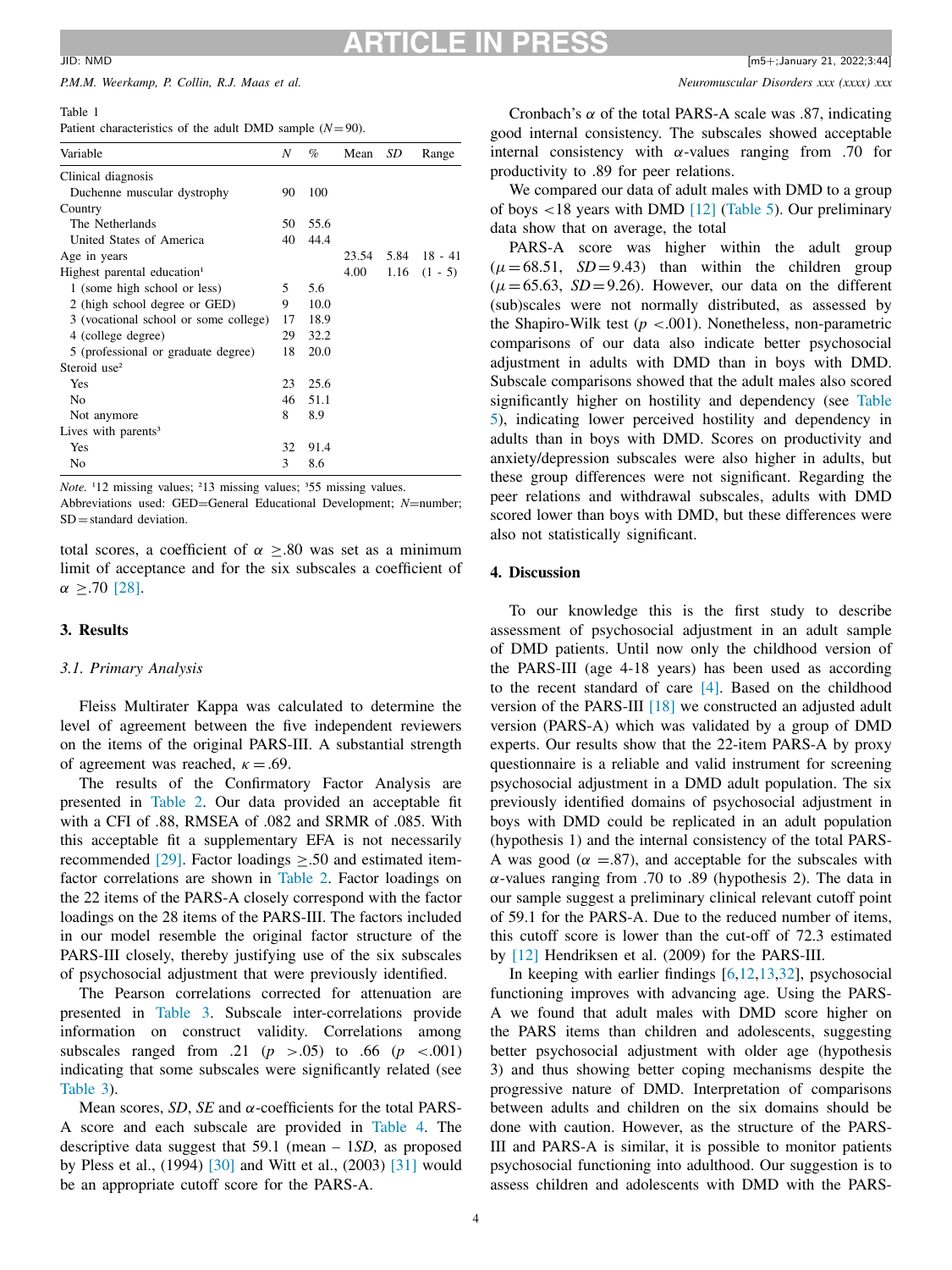# <span id="page-4-0"></span>**ARTICLE IN PRESS**  $\frac{1}{2}$  JID: NMD  $\frac{1}{2}$  MS+;January 21, 2022;3:44

# *P.M.M. Weerkamp, P. Collin, R.J. Maas et al. Neuromuscular Disorders xxx (xxxx) xxx*

#### Table 2

Short item descriptions and results of confirmatory factor analysis: Factor loadings and estimated correlations (in italic).

| Item description                        | Factor loadings and estimated correlations |        |                |      |     |        |           |        |     |      |     |        |
|-----------------------------------------|--------------------------------------------|--------|----------------|------|-----|--------|-----------|--------|-----|------|-----|--------|
|                                         | F1                                         |        | F <sub>2</sub> | F3   |     |        | <b>F4</b> |        | F5  | F6   |     |        |
| 1. Spent time with friends              | .75                                        | .13    |                | .00  |     | .00.   |           | .00    |     | .00  |     | .01    |
| 2. Made friends without difficulty      | .83                                        | .16    |                | .00  |     | .00    |           | .00    |     | .00. |     | .01    |
| 3. Joined others of own accord          | .86                                        | .23    |                | .00. |     | .00.   |           | .01    |     | .00  |     | .01    |
| 4. Had many friends                     | .85                                        | .21    |                | .00. |     | .00.   |           | .01    |     | .00  |     | .01    |
| 5. Wanted help in things                |                                            | .00    | .66            | .00. |     | .00.   |           | .02    |     | .00  |     | .01    |
| 6. Unable to decide for himself         |                                            | .00    | .50            | .10  |     | .00.   |           | .01    |     | .00  |     | .00.   |
| 7. Asked for help                       |                                            | $-.01$ | .91            | .05  |     | .01    |           | .10    |     | .00. |     | .03    |
| 8. Flared up if could not have own way  |                                            | $-.01$ |                | .50  | .90 | .44    |           | $-.01$ |     | .06  |     | $-.01$ |
| 9. Became upset if others did not agree |                                            | $-.01$ |                | .01  | .88 | .35    |           | $-.01$ |     | .05  |     | $-.01$ |
| 10. Stayed with task until finished     |                                            | .00.   |                | .01  |     | .00    | .50       | $-.01$ |     | .00. |     | .01    |
| 11. Made full use of abilities          |                                            | .00.   |                | .02  |     | .00    | .70       | .08    |     | .00  |     | .01    |
| 12. Kept on task even when difficult    |                                            | .01    |                | .04  |     | .00    | .79       | .18    |     | .00. |     | .02    |
| 13. Complained about problems           |                                            | .00    |                | .00  |     | .02    |           | .26    | .66 | .07  |     | .02    |
| 14. Seemed restless                     |                                            | .01    |                | .00  |     | .04    |           | .00    | .82 | .14  |     | .04    |
| 15. Said people didn't care about him   |                                            | .00    |                | .00. |     | .03    |           | .00    | .69 | .11  |     | .03    |
| 16. Seemed sad                          |                                            | .00    |                | .00. |     | .03    |           | .00    | .76 | .12  |     | .03    |
| 17. Said he couldn't do things right    |                                            | .00    |                | .00. |     | .03    |           | .00    | .76 | .11  |     | .03    |
| 18. Acted afraid                        |                                            | .01    |                | .00. |     | .04    |           | .00    | .81 | .14  |     | .04    |
| 19. Stared without doing anything       |                                            | .02    |                | .02  |     | $-.01$ |           | .02    |     | .04  | .76 | .22    |
| 20. Appeared listless                   |                                            | .02    |                | .02  |     | $-.01$ |           | .02    |     | .04  | .75 | .21    |
| 21. Seemed unaware of things            |                                            | .01    |                | .01  |     | .00.   |           | .00    |     | .02  | .56 | .08    |
| 22. Showed little interest in things    |                                            | .01    |                | .01  |     | $-.01$ |           | .01    |     | .02  | .67 | .12    |

*Note.* F1 = peer relations; F2 = dependency; F3 = hostility; F4 = productivity; F5 = anxiety/depression; F6 = withdrawal.

## Table 3

Correlation Matrix (Pearson Coefficients) for the six subscales.

|                | Peer relations | Dependency | Hostility | Productivity | Anxiety/depr | Withdrawal |
|----------------|----------------|------------|-----------|--------------|--------------|------------|
| Peer relations | 1.00           |            |           |              |              |            |
| Dependency     | .08            | 1.00       |           |              |              |            |
| Hostility      | .03            | $.21*$     | 00.1      |              |              |            |
| Productivity   | .12            | $.42***$   | .10       | 1.00         |              |            |
| Anxiety/depr   | $.22*$         | $.31***$   | $.66***$  | .20          | 1.00         |            |
| Withdrawal     | $.34***$       | $.42***$   | $.35***$  | $.31***$     | $.56***$     | 00.1       |

*Note.*  $***p < .001$ ;  $p < .05$ .

Abbreviations used: depr=depression.

## Table 4

Mean Scores, *SD*, SE, and  $\alpha$ -Coefficient for the PARS-A total scale and six subscales.

|                    | Mean  | <b>SD</b> | <b>SE</b> | N  | $\alpha$ -coefficient | Number of items |  |
|--------------------|-------|-----------|-----------|----|-----------------------|-----------------|--|
| PARS total         | 68.51 | 9.43      | .994      | 90 | .873                  | 22              |  |
| Peer relations     | 8.40  | 3.43      | .362      | 90 | .893                  |                 |  |
| Dependency         | 9.42  | 2.01      | .211      | 90 | .720                  |                 |  |
| Hostility          | 6.93  | 1.53      | .161      | 90 | .882                  | ∼               |  |
| Productivity       | 8.48  | 2.23      | .235      | 90 | .700                  |                 |  |
| Anxiety/depression | 20.84 | 3.48      | .366      | 90 | .883                  |                 |  |
| Withdrawal         | 14.43 | 2.02      | .213      | 90 | .776                  |                 |  |
|                    |       |           |           |    |                       |                 |  |

Abbreviations used: *N*=number; PARS-A=Personal Adjustment and Role Skills Scale Adult; SD=standard deviation; SE=standard error.

III (as recommended by the Standards of Care [\[4\],](#page-5-0) and adult males with DMD with the 22 items of the PARS-A.

A limitation of our study is the non-longitudinal follow-up design of our cohort study. For the current study, we used a convenience sample of 90 patients. It consists however of the largest adult DMD population assessed until now with this questionnaire. Secondly, data came from parents of adult patients instead of the adult patients themselves.

This might have led to distorted data. For example, the so called 'disability paradox' should be considered within our population. This term was used by Albrecht & Devlieger (1990) [\[33\]](#page-6-0) describing the fact that most external observers find it counter intuitive that patients who have serious and lasting disabilities have a good quality of life (QOL). Landfeldt et al. (2016) [\[6\]](#page-5-0) encountered the same tendency in a large cohort of boys with DMD reporting lower QOL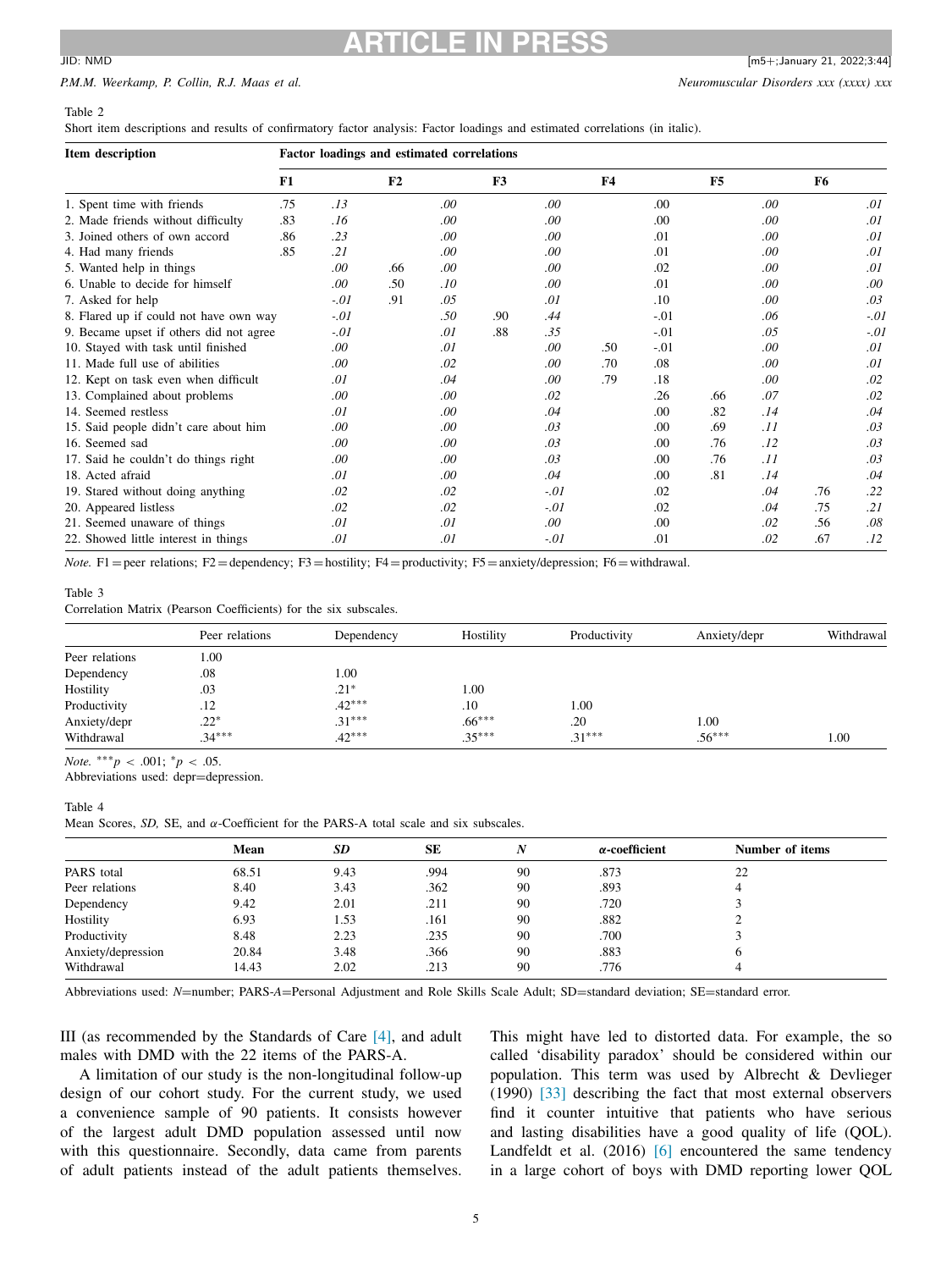#### <span id="page-5-0"></span>*P.M.M. Weerkamp, P. Collin, R.J. Maas et al. Neuromuscular Disorders xxx (xxxx) xxx*

Table 5

Psychosocial adjustment scores of adult males with DMD compared to boys with DMD in the study of Hendriksen et al. (2009).

|                    | Number of<br>items | Adults with DMD<br>$(N=90)$ , $\mu$ | Boys with DMD<br>$(N=262)$ , $\mu$ | Adults with DMD<br>$(N=90)$ , M | Boys with DMD<br>$(N=262)$ , M | Wilcoxon Signed-Rank<br>Test |
|--------------------|--------------------|-------------------------------------|------------------------------------|---------------------------------|--------------------------------|------------------------------|
| PARS total         | 22                 | 68.51 (9.43)                        | 65.63 (9.26)                       | 70 (9.43)                       | 67(9.21)                       | $2.58*$                      |
| Peer relations     | 4                  | 8.40 (3.43)                         | 8.91 (3.07)                        | 8(3.43)                         | 9(3.10)                        | $-1.71$ NS                   |
| Dependency         |                    | 9.42(2.01)                          | 8.92 (1.76)                        | 10(2.01)                        | 9(1.75)                        | $2.21*$                      |
| Hostility          |                    | 6.93(1.53)                          | 5.68 (1.70)                        | 8(1.53)                         | 6(1.68)                        | $4.91***$                    |
| Productivity       |                    | 8.48 (2.23)                         | 7.77(2.19)                         | 9(2.23)                         | 8(2.20)                        | 1.93 NS                      |
| Anxiety/depression | 6                  | 20.84 (3.48)                        | 20.02(2.92)                        | 22(3.47)                        | 21(2.96)                       | $0.55$ NS                    |
| Withdrawal         | 4                  | 14.43(2.02)                         | 14.32 (1.98)                       | 15(2.02)                        | 15(1.97)                       | $-1.86$ NS                   |

*Note.*  $***p < .001$ ;  $p < .05$ .

Abbreviations used; DMD=Duchenne muscular dystrophy; μ=mean; *M*=median; *N*=number; NS=not significant.

as reported by caregivers. It would have been useful to have a self-report measure next to the by proxy reports. However, a self-report version of the PARS-III/PARS-A does not yet exist. Another concern to our study is the relatively high level of parental educational attainment, which may suggest that there is a response bias toward higher SES. As parental SES may influence somatic and psychological health in adolescence and early adulthood [\[34\],](#page-6-0) a higher SES may have been a bias in our study. Another limitation is that parents and caregivers completed the original (child-oriented items) of the PARS-III which contained six items that were rated inappropriate by adult men with DMD. This may have had a demotivating impact on the recipient, and it may have a mild negative skew to our results. In the current study, we used the by proxy version as is used in children to test the validity of the psychosocial adjustment concept in adult DMD patients. As validity has been proved, future research can be done with the 22-item PARS-A questionnaire as a by proxy and a self-report version in a greater sample of subjects. Along those lines, convergent evidence of the

PARS-A scores should be evaluated to determine sensitivity and specificity for a cut-off score. Suggesting to measure the PARS-A against other questionnaires recommended by the standards of care [4] e.g., the PHQ-9 or GAD-7. Furthermore, future research should consider that the living situation of an adult men with DMD (e.g. with parents, in a special sanatorium or living independently) may be an important predictive factor for psychosocial adjustment. The data of our current study do not allow such an analysis as the living situation of 58 patients was unknown.

In conclusion, our preliminary data show that the current 22 item PARS-A is a valuable, reliable, and valid screening of psychosocial adjustment in adult DMD patients older than 18 years. As of their increased life expectancy, closely following up transition from childhood into adulthood is highly essential in the care for Duchenne patients. In using an adjusted –adultversion of the previously reported childhood version [\[12\],](#page-6-0) continuity of assessment and follow up can be guaranteed in this clinical population. In the light of the recently published revision of the standards of care [4], the PARS-A is a new, essential, and easy to administer screening instrument to be included in clinical practice. The preliminary cutoff score of 59.1 should be used with caution, but if a patient obtains a score below this cut-off point, further clinical driven assessment is advised.

Compliance with Ethical Standards

## **Conflict of Interest**

The authors declared no potential conflicts of interest with respect to the research, authorship and/or publication of this article.

#### **Acknowledgement**

This work was supported by Spieren voor Spieren Foundation (SVS-15) and Duchenne Parent Project NL. We also gratefully acknowledge support to P.W and J.H. from the European Union Horizon 2020 Framework Programme research and innovation program 'Brain Involvement iN Dystrophinopathies' (grant agreement, 847826) .

#### **References**

- [1] Mah JK, Korngut L, Dykeman J, Day L, Pringsheim T, Jette N. A systematic review and meta-analysis on the epidemiology of Duchenne and Becker muscular dystrophy. Neuromuscul Disord 2014;24:482–91. doi[:10.1016/j.nmd.2014.03.008.](https://doi.org/10.1016/j.nmd.2014.03.008)
- [2] Emery AE, Muntoni F, Quinlivan RC. Duchenne muscular dystrophy. 2015.
- [3] Saito T, Kawai M, Kimura E, Ogata K, Takahashi T, Kobayashi M, et al. Study of Duchenne muscular dystrophy long-term survivors aged 40 years and older living in specialized institutions in Japan. Neuromuscul Disord 2017. doi[:10.1016/j.nmd.2016.11.012.](https://doi.org/10.1016/j.nmd.2016.11.012)
- [4] Birnkrant DJ, Bushby K, Bann CM, Apkon SD, Blackwell A, Colvin MK, et al. Diagnosis and management of Duchenne muscular dystrophy, part 3: primary care, emergency management, psychosocial care, and transitions of care across the lifespan. Lancet Neurol 2018;17:445–55. doi[:10.1016/S1474-4422\(18\)30026-7.](https://doi.org/10.1016/S1474-4422(18)30026-7)
- [5] Hendriksen JGM, Thangarajh M, Kan HE, Muntoni F, Aoki DY, Collin DP, et al. 249th ENMC International Workshop: The role of brain dystrophin in muscular dystrophy: Implications for clinical care and translational research. Neuromuscul Disord 2020;30:782–94. doi[:10.1016/j.nmd.2020.08.357.](https://doi.org/10.1016/j.nmd.2020.08.357)
- [6] Landfeldt E, Lindgren P, Bell CF, Guglieri M, Straub V, Lochmüller H, et al. Health- related quality of life in patients with Duchenne muscular dystrophy: A multinational, cross-sectional study. Dev Med Child Neurol 2016;58:508–15. doi[:10.1111/dmcn.12938.](https://doi.org/10.1111/dmcn.12938)
- [7] Colvin MK, Poysky J, Kinnett K, Damiani M, Gibbons M, Hoskin J, et al. Psychosocial management of the patient with Duchenne muscular dystrophy. Pediatrics 2018;142:S99–106. doi[:10.1542/peds.2018-0333L.](https://doi.org/10.1542/peds.2018-0333L)